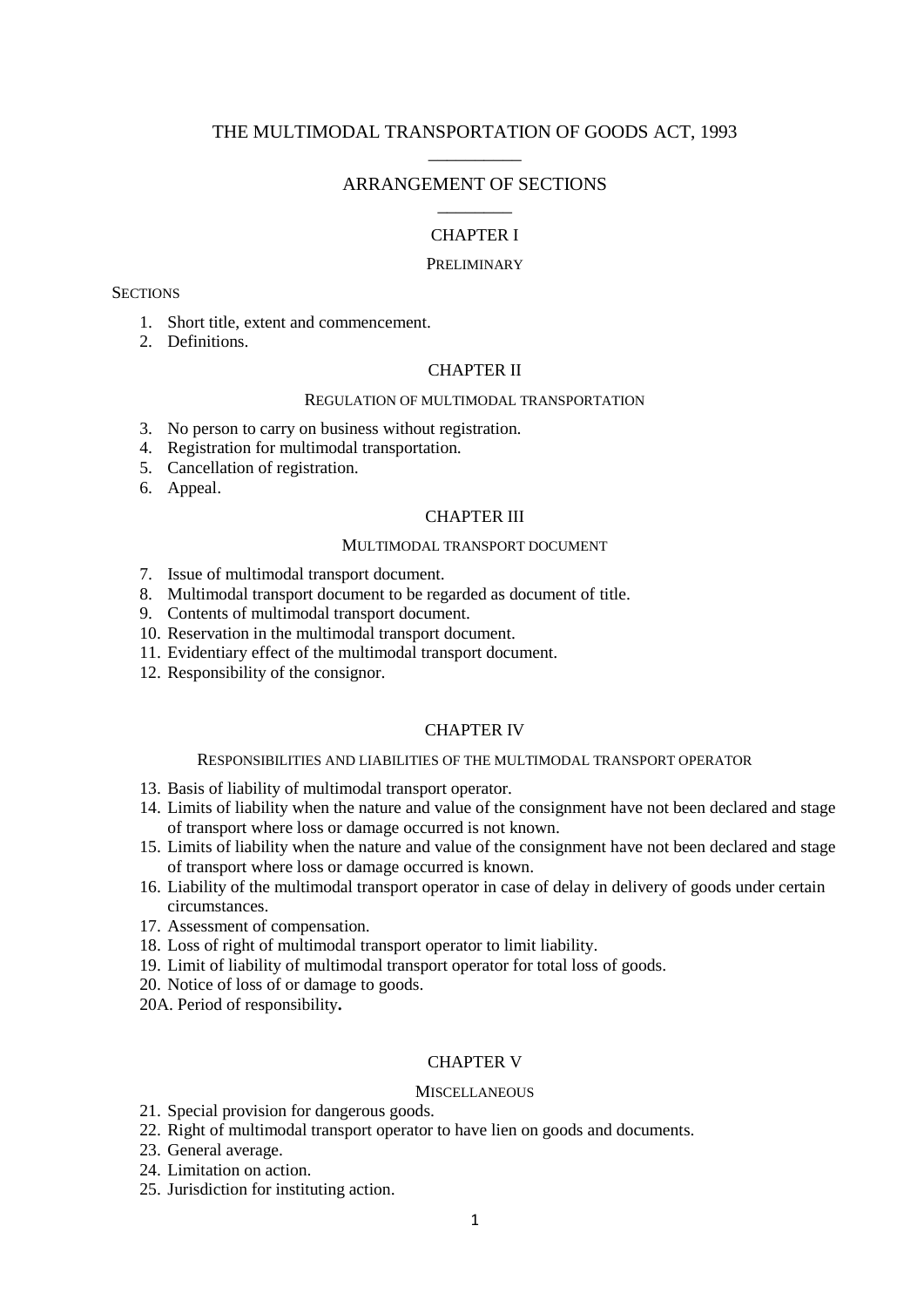**SECTIONS** 

- 26. Arbitration.
- 27. Delegation of power.
- 28. Multimodal transport contract to be made in accordance with this Act.
- 29. Act of override other enactments.
- 30. Power to make rules.
- 31. [*Repealed*.]
- 32. Repeal and savings. THE SCHEDULE [*Repealed*].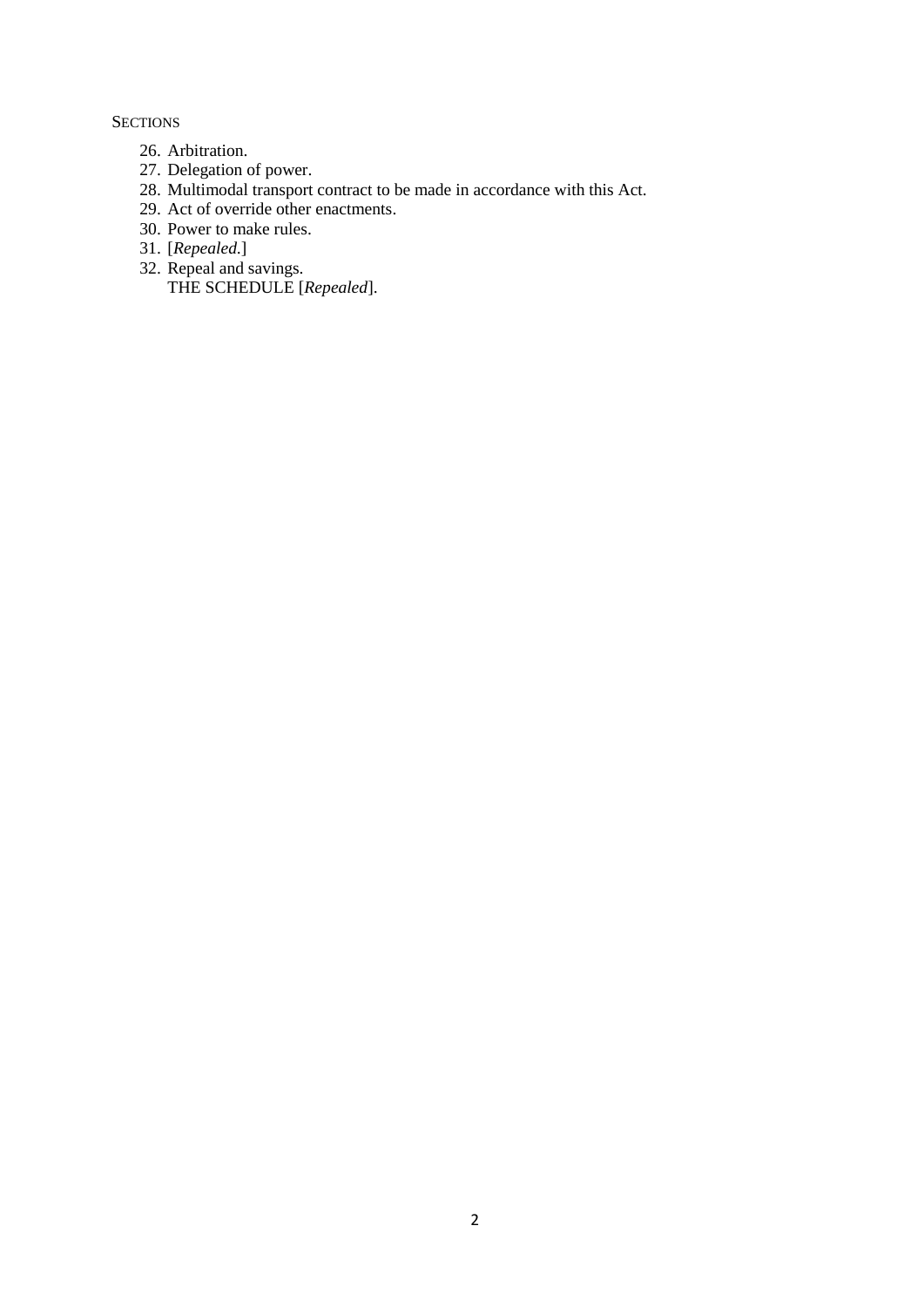## THE MULTIMODAL TRANSPORTATION OF GOODS ACT, 1993

## ACT NO. 28 OF 1993

[2*nd April*, 1993.]

An Act to provide for the regulation of the multimodal transportation of goods, from any place in India to a place outside India, on the basis of a multimodal transport contract and for matters connected therewith or incidental thereto.

BE it enacted by Parliament in the Forty-fourth Year of the Republic of India as follows:**—**

## CHAPTER I

#### PRELIMINARY

**1. Short title, extent and commencement.**—(*1*) This Act may be called the Multimodal Transportation of Goods Act, 1993.

(*2*) It extends to the whole of India except the State of Jammu and Kashmir.

(*3*) It shall be deemed to have come into force on the 16th day of October, 1992.

**2. Definitions.—**In this Act, unless the context otherwise requires,**—**

 $\Gamma$ <sup>1</sup>[\[\(](http://indiankanoon.org/doc/718392/)*a*) "carrier" means a person who performs or undertakes to perform for hire, the carriage or part thereof, of goods by road, rail, inland waterways, sea or air;]

(*b*) "competent authority" means any person or authority authorised by the Central Government, by notification in the Official Gazette, to perform the functions of the competent authority under this Act;

(*c*) "consignee" means the person named as consignee in the multimodal transport contract;

(*d*) "consignment" means the goods entrusted to a multimodal transport operator for multimodal transportation;

(*e*) "consignor" means the person, named in the multimodal transport contract as consignor, by whom or on whose behalf the goods covered by such contract are entrusted to a multimodal transport operator for multimodal transportation;

(*f*) "delivery" means,**—**

(*i*) in the case of a negotiable multimodal transport document, delivering of the consignment to, or placing the consignment at the disposal of, the consignee or any other person entitled to receive it;

(*ii*) in the case of a non-negotiable multimodal transport document, delivering of the consignment to, or placing the consignment at the disposal of, the consignee or any person authorised by the consignee to accept delivery of the consignment on his behalf;

(*g*) "endorsee" means the person in whose favour an endorsement is made, and in the case of successive endorsements, the person in whose favour the last endorsement is made;

(*h*) "endorsement" means the signing by the consignee or the endorsee after adding a direction on a negotiable multimodal transport document to pass the property in the goods mentioned in such document to a specified person;

 $2[(i)$  $2[(i)$  $2[(i)$  "goods" means any property including live animals, containers, pallets or such other articles of transport or packaging supplied by the consignor, irrespective of whether such property is to be or is carried on or under the deck;]

(*j*) "mode of transport" means carriage of goods by  $\frac{3}{7}$  [road, air, rail] inland waterways or sea;

<sup>1.</sup> Subs. by Act 44 of 2000, s. 2, for clause (*a*) (w.e.f 5-12-2000).

<sup>2.</sup> Subs. by s. 2, *ibid*., for clause (*i*) (w.e.f 5-12-2000).

<sup>3.</sup> Subs. by s. 2, *ibid*., for "road, rail" (w.e.f. 5-12-2000).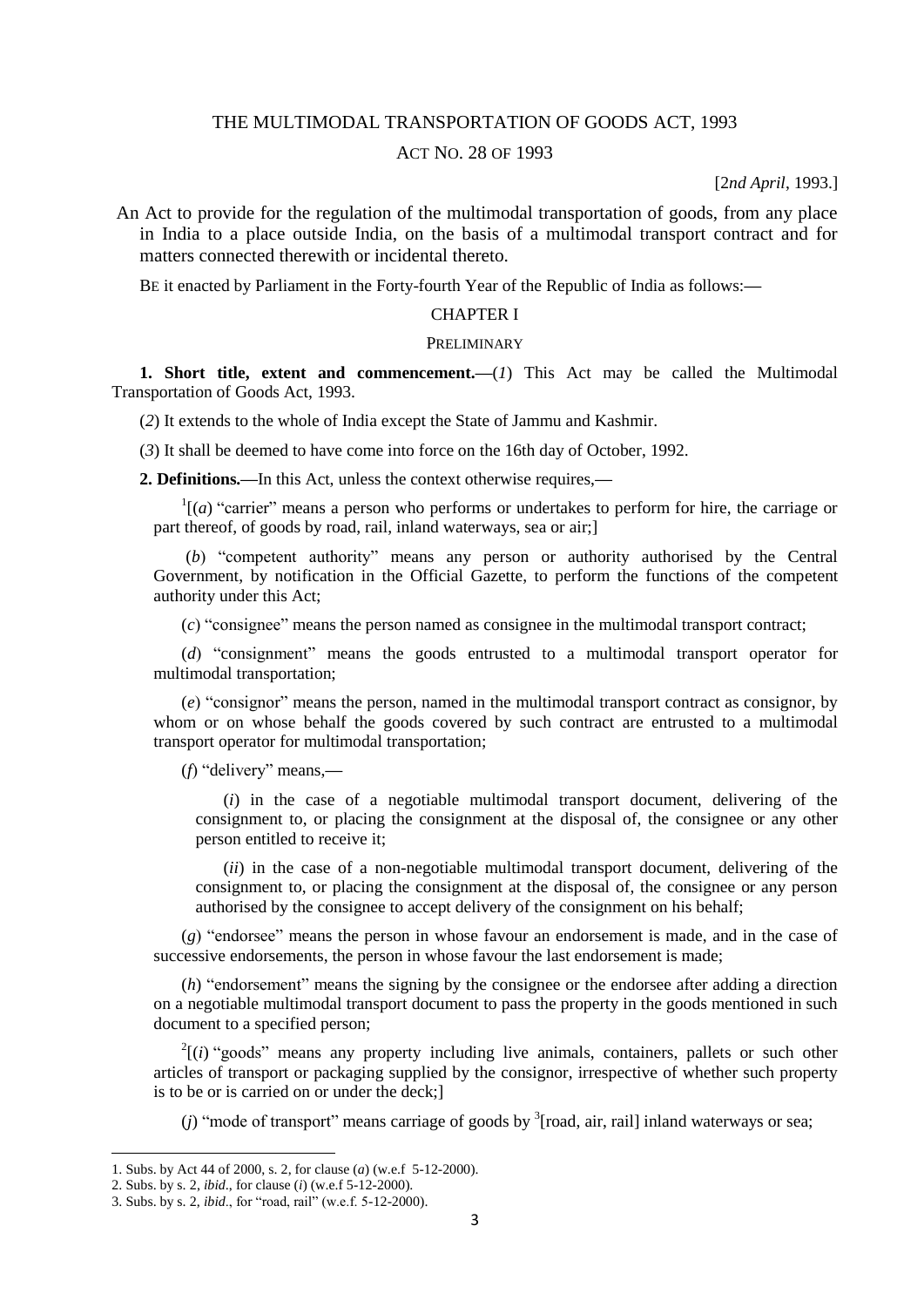$\int_{1}^{1}(k)$  "multimodal transportation" means carriage of goods, by at least two different modes of transport under a multimodal transport contract, from the place of acceptance of the goods in India to a place of delivery of the goods outside India;

[\(](http://indiankanoon.org/doc/1681954/)*l*) "multimodal transport contract" means a contract under which a multimodal transport operator undertakes to perform or procure the performance of multimodal transportation against payment of freight;

(*[la](http://indiankanoon.org/doc/876418/)*) "multimodal transport document" means a negotiable or non-negotiable document evidencing a multimodal transport contract and which can be replaced by electronic data interchange messages permitted by applicable law;]

(*m*) "multimodal transport operator" means any person who—

(*i*) concludes a multimodal transport contract on his own behalf or through another person acting on his behalf;

 $(ii)$  acts as principal, and <sup>2</sup>[not as an agent either of the consignor, or consignee or of the carrier] participating in the multimodal transportation, and who assumes responsibility for the performance of the said contract; and

(*iii*) is registered under sub-section (*3*) of section 4;

(*n*) "negotiable multimodal transport document" means a multimodal transport document which is**—**

(*i*) made out to order or to bearer; or

(*ii*) made out to order and is transferable by endorsement; or

(*iii*) made out to bearer and is transferable without endorsement;

(*o*) "non-negotiable multimodal transport document" means a multimodal transport document which indicates only one named consignee;

(*p*) "prescribed" means prescribed by rules made under this Act;

(*q*) "registration" means registration of multimodal transport operator under sub-section (*3*) of section 4;

 $3(r)$  "special drawing rights" means such units of accounts as are determined by the International Monetary Fund;

(*[s](http://indiankanoon.org/doc/731521/)*) "taking charge" means that the goods have been handed over to and accepted for carriage by the multimodal transport operator.]

## CHAPTER II

#### REGULATION OF MULTIMODAL TRANSPORTATION

**3. No person to carry on business without registration.**—No person shall carry on or commence the business of multimodal transportation unless he is registered under this Act:

Provided that a person carrying on the business of multimodal transportation immediately before the commencement of this Act, may continue to do so for a period of three months from such commencement; and if he has made an application for registration within the said period, till the disposal of such application.

**4. Registration for multimodal transportation.**—(*1*) Any person may apply for registration to the competent authority to carry on or commence the business of multimodal transportation.

(*2*) An application under sub-section (*1*) shall be made in such form as may be prescribed and shall be accompanied by a fee of ten thousand rupees.

<sup>1.</sup> Subs. by Act of 44 of 2000, s. 2, for clauses (*k*) and (*l*) (w.e.f. 5-12-2000).

<sup>2.</sup> Subs. by s. 2, *ibid*., for "not as an agent either of the consignor or of the carrier"(w.e.f. 5-12-2000).

<sup>3.</sup> Ins. by s. 2, *ibid*. (w.e.f. 5-12-2000).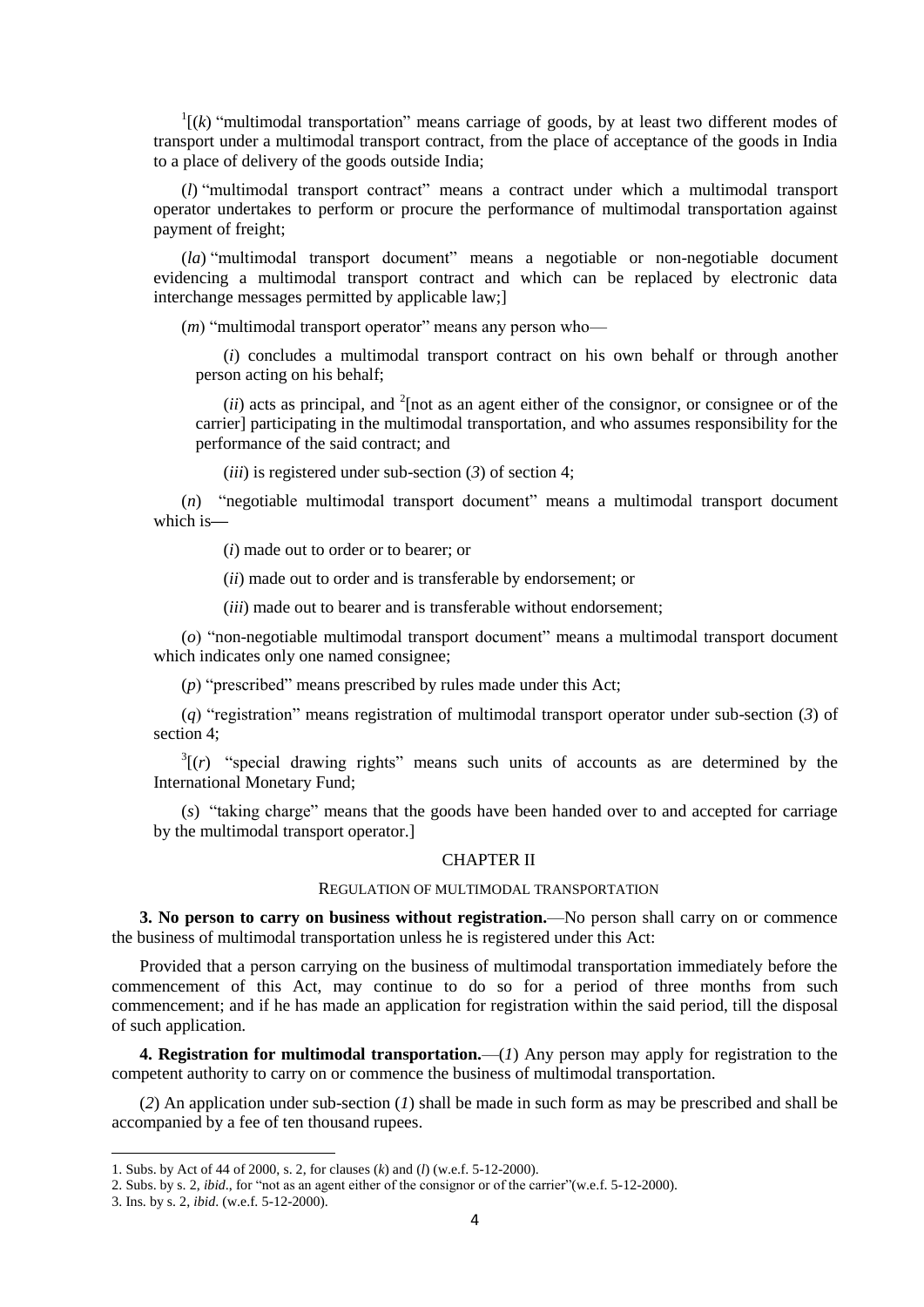(*3*) On receipt of the application, the competent authority shall satisfy that the applicant fulfils the following conditions, namely:—

 $\Gamma$ <sup>1</sup>[[\(](http://indiankanoon.org/doc/426921/)*a*) (*i*) that the applicant is a company, firm or proprietary concern, engaged either in the business of shipping, or freight forwarding in India or abroad with a minimum annual turnover of fifty lakh rupees during the immediately preceding financial year or an average annual turnover of fifty lakh rupees during the preceding three financial years as certified by a Chartered Accountant within the meaning of the Chartered Accountants Act, 1949 (38 of 1949);

(*[ii](http://indiankanoon.org/doc/673230/)*) that if the applicant is a company, firm or proprietary concern other than a company, firm or proprietary concern, specified in sub-clause (*i*), the subscribed share capital of such company or the aggregate balance in the capital account of partners of the firm, or the capital of the proprietor is not less than fifty lakh rupees;]

(*b*) that the applicant has offices or agents or representatives in not less than two other countries,

and on being so satisfied, register the applicant as a multimodal transport operator and grant a certificate to it to carry on or commence the business of multimodal transportation:

Provided that the competent authority may, for reasons to be recorded in writing, refuse to grant registration if it is satisfied that the applicant does not fulfil the said conditions:

<sup>2</sup>[Provided further that any applicant who is not a resident of India and who is not engaged in the business of shipping shall not be granted registration unless he has established a place of business in India:

Provided also that in respect of any applicant who is not a resident of India, the turnover may be certified by any authority competent to certify the accounts of a company in that country.]

 $3\left[\left(4\right)$  A certificate granted under sub-section (3) shall be valid for a period of three years and may be renewed from time to time for a further period of three years at a time.

(*[5](http://indiankanoon.org/doc/778529/)*) An application for renewal shall be made in such form as may be prescribed and shall be accompanied by such amount of fees as may be notified by the Central Government:

Provided that such fees shall not be less than rupees ten thousand and shall not exceed rupees twenty thousand.

(*[6](http://indiankanoon.org/doc/1013731/)*) The competent authority shall renew the registration certificate granted under sub-section (*3*) if the applicant continues to fulfil the conditions as laid down at the time of registration.]

**5. Cancellation of registration**.**—**The competent authority may, if it is satisfied at any time after registration that**—**

(*a*) any statement in, or in relation to, any application under sub-section (*2*) of section 4 or its renewal under sub-section (*5*) of that section, is incorrect or false in any material particular; or

(*b*) any of the provisions of this Act or the rules made thereunder has been contravened by the multimodal transport operator; or

(*c*) the multimodal transport operator has not entered into any multimodal transport contract during the preceding two years after his registration,

#### cancel by order the certificate of registration:

Provided that no such registration shall be cancelled unless the multimodal transport operator has been given a reasonable opportunity of showing cause against the proposed action.

**.** 

<sup>1.</sup> Subs. by Act 44 of 2000, s. 3, for clause (*a*) (w.e.f. 5-12-2000).

<sup>2.</sup> Ins. by s. 3, *ibid*. (w.e.f. 5-12-2000).

<sup>3.</sup> Subs. by s. 3, *ibid*., for sub-sections (*4*) and (*5*) (w.e.f. 5-12-2000).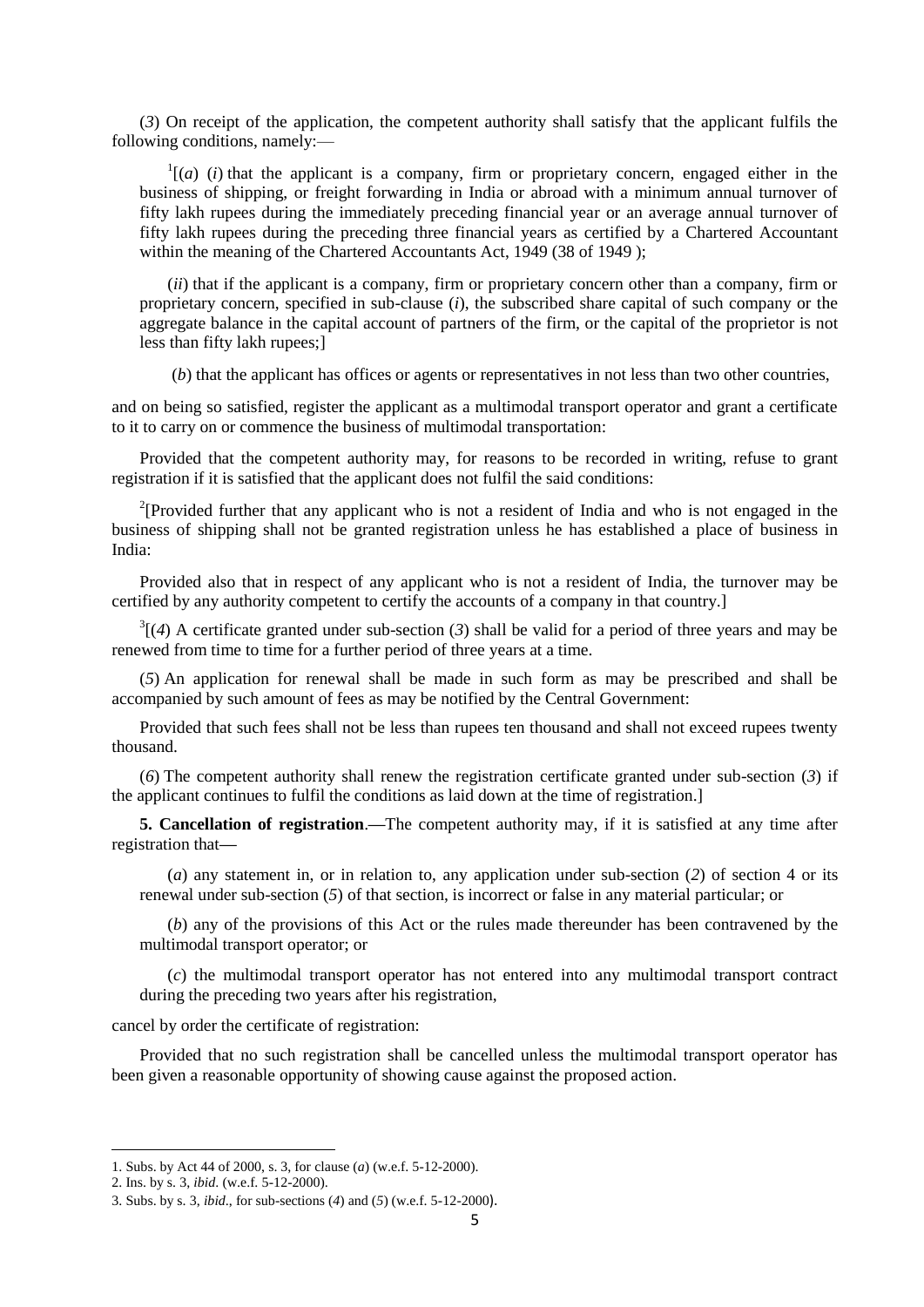**6. Appeal.**— $^1$ [(*1*) Any person aggrieved by, refusal of the competent authority to grant or renew registration under section 4 or by cancellation of registration under section 5, may prefer an appeal to the Central Government within such period as may be prescribed.]

(*2*) No appeal shall be admitted if it is preferred after the expiry of the prescribed period:

Provided that an appeal may be admitted after the expiry of the prescribed period if the appellant satisfies the Central Government that he had sufficient cause for not preferring the appeal within the prescribed period.

(*3*) Every appeal made under this section shall be made in such form and on payment of such fees as may be prescribed and shall be accompanied by a copy of the order appealed against.

(*4*) On receipt of any such appeal, the Central Government shall, after giving the parties a reasonable opportunity of being heard and after making such inquiry as it deems proper, make such order as it thinks fit.

### CHAPTER III

### MULTIMODAL TRANSPORT DOCUMENT

**7. Issue of multimodal transport document**.**—**(*1*) Where the consignor and the multimodal transport operator have entered into a contract for the multimodal transportation and the multimodal transport operator has taken charge of the goods, he shall, at the option of the consignor, issue a negotiable or non-negotiable multimodal transport document:

<sup>2</sup>[Provided that the multimodal transport operator shall issue the multimodal transport document only after obtaining, and during the subsistence of a valid insurance cover.]

(*2*) The multimodal transport document shall be signed by the multimodal transport operator or by a person duly authorised by him.

**8. Multimodal transport document to be regarded as document of title**.**—**(*1*) Every consignee named in the negotiable or non-negotiable multimodal transport document and every endorsee of such document, as the case may be, to whom the property in the goods mentioned therein shall pass, upon or by reason of such consignment or endorsement, shall have all the rights and liabilities of the consignor.

(*2*) Nothing contained in sub-section (*1*) shall prejudice or affect the right of the multimodal transport operator to claim freight from the consignor or enforce any liability of the consignee or endorsee by reason of his being such consignee or endorsee.

**9. Contents of multimodal transport document.—**The multimodal transport document shall contain the following particulars, namely:**—**

 $3\vert(a)$  the general nature of the goods, the leading marks necessary for identification of the goods, the character of the goods (including dangerous goods), the number of packages or units and the gross weight and quantity of the goods as declared by the consignor;]

(*b*) apparent condition of the goods;

(*c*) the name and principal place of business of the multimodal transport operator;

(*d*) the name of the consignor;

(*e*) the name of the consignee, if specified by the consignor;

(*f*) the place and date of taking charge of the goods by the multimodal transport operator;

(*g*) the place of delivery of the goods;

<sup>1.</sup> Subs. by Act 44 of 2000, s. 4, for sub-section (*1*) (w.e.f 5-12-2000).

<sup>2.</sup> Ins. by s. 5, *ibid*. (w.e.f. 5-12-2000).

<sup>3.</sup> Subs. by s. 6, *ibid*., for clause (*a*) (w.e.f. 5-12-2000).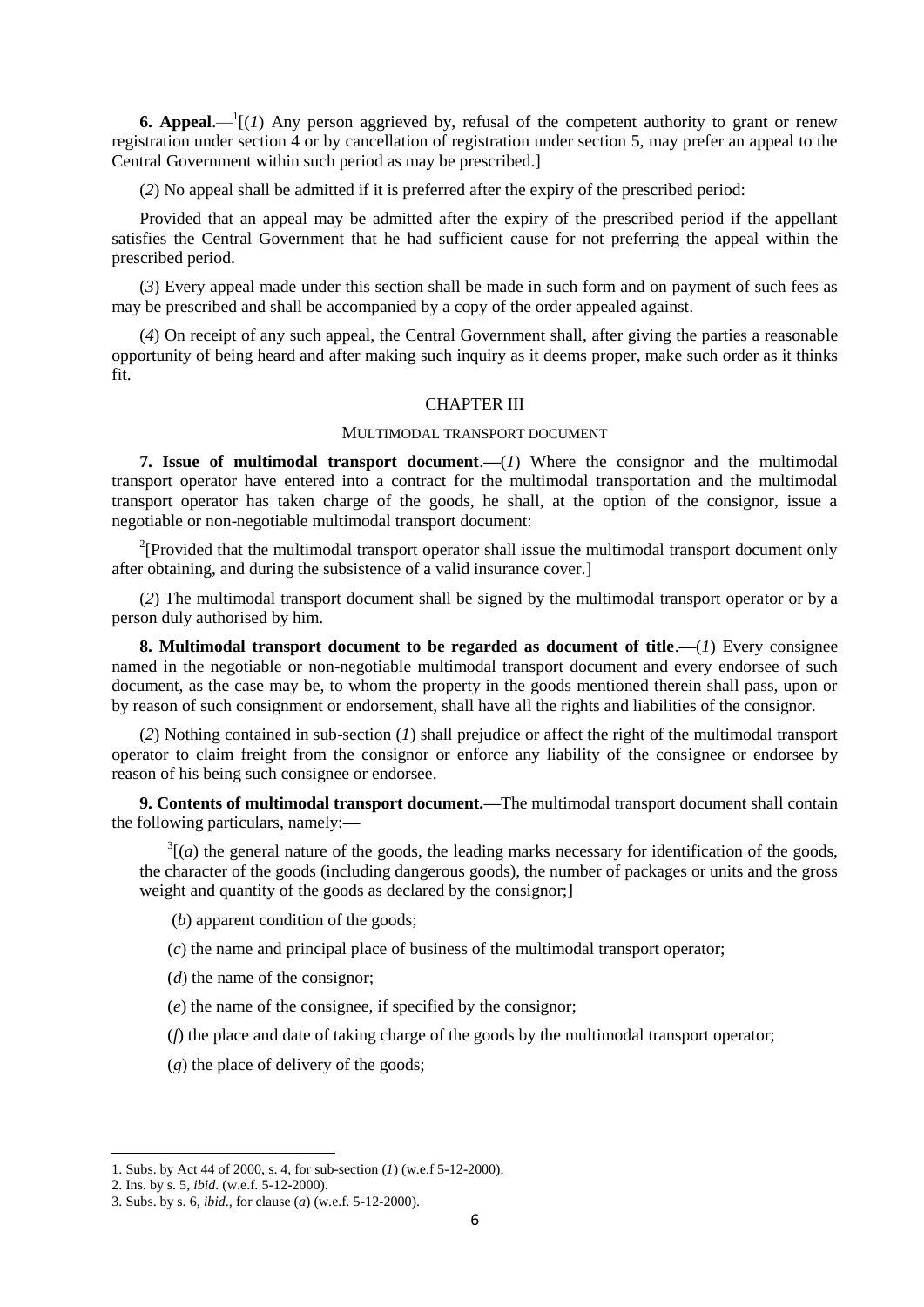$\ln \left( h \right)$  the date or the period of delivery of the goods by the multimodal transport operator as expressly agreed upon between the consignor and the multimodal transport operator;

(*i*) whether it is negotiable or non-negotiable;

(*j*) the place and date of its issue;

 $2^{2}(k)$  freight payable by the consignor or the consignee, as the case may be, to be mentioned only if expressly agreed by both the consignor and the consignee;]

(*l*) the signature of the multimodal transport operator or of a person duly authorised by him;

(*m*) the intended journey route, modes of transport and places of transhipment, if known at the time of its issue;

(*n*) terms of shipment and a statement that the document has been issued subject to and in accordance with this Act; and

(*o*) any other particular which the parties may agree to insert in the document, if any such particular is not inconsistent with any law for the time being in force:

 $3$ [Provided that the absence of any of the particulars listed above shall not affect the legal character of the multimodal transport document.]

**10. Reservation in the multimodal transport document.—**(*1*) Where the multimodal transport operator or a person acting on his behalf knows, or has reasonable grounds to suspect, that the particulars furnished by the consignor in the multimodal transport document do not accurately represent the goods actually taken in charge, or if he has no reasonable means of checking such particulars, the multimodal transport operator or a person acting on his behalf shall insert in the multimodal transport document a reservation specifying the inaccuracies, if any, the grounds of suspicion or the absence of reasonable means of checking the particulars.

(*2*) Where the multimodal transport operator or a person acting on his behalf fails to insert the reservation in the multimodal transport document relating to the apparent condition of the goods, he shall be deemed to have accepted the goods in apparent good condition.

**11. Evidentiary effect of the multimodal transport document.—**Save as provided in section 10,**—**

(*a*) the multimodal transport document shall be *prima facie* evidence of the fact that the multimodal transport operator has taken charge of the goods as described in the document; and

(*b*) no proof to the contrary by the multimodal transport operator shall be admissible if the multimodal transport document is issued in negotiable form and has been transmitted to the consignee or transferred by the consignee to a third party, if the consignee or the third party has acted in good faith relying on the description of the goods in the document.

**12. Responsibility of the consignor.—**(*1*) The consignor shall be deemed to have guaranteed to the multimodal transport operator the adequacy and accuracy, at the time the multimodal transport operator takes charge of the goods, of the particulars referred to in clauses (*a*) and (*b*) of section 9 as furnished by the consignor for insertion in the multimodal transport document.

(*2*) The consignor shall indemnify the multimodal transport operator against loss resulting from inadequacy or inaccuracy of the particulars referred to in sub-section (*1*).

(*3*) The right of the multimodal transport operator under sub-section (*2*) shall in no way limit his liability under the multimodal transport contract to any person other than the consignor.

# CHAPTER IV

## RESPONSIBILITIES AND LIABILITIES OF THE MULTIMODAL TRANSPORT OPERATOR

**13. Basis of liability of multimodal transport operator.—**(*1*) The multimodal transport operator shall be liable for loss resulting from**—**

(*a*) any loss of, or damage to, the consignment;

<sup>1.</sup> Subs. by Act 44 of 2000, s. 6, for clause (*h*) (w.e.f. 5-12-2000).

<sup>2.</sup> Subs. by s. 6, *ibid*., for clause (*k*) (w.e.f. 5-12-2000).

<sup>3.</sup> Ins. by s. 6, *ibid*. (w.e.f 5-12-2000).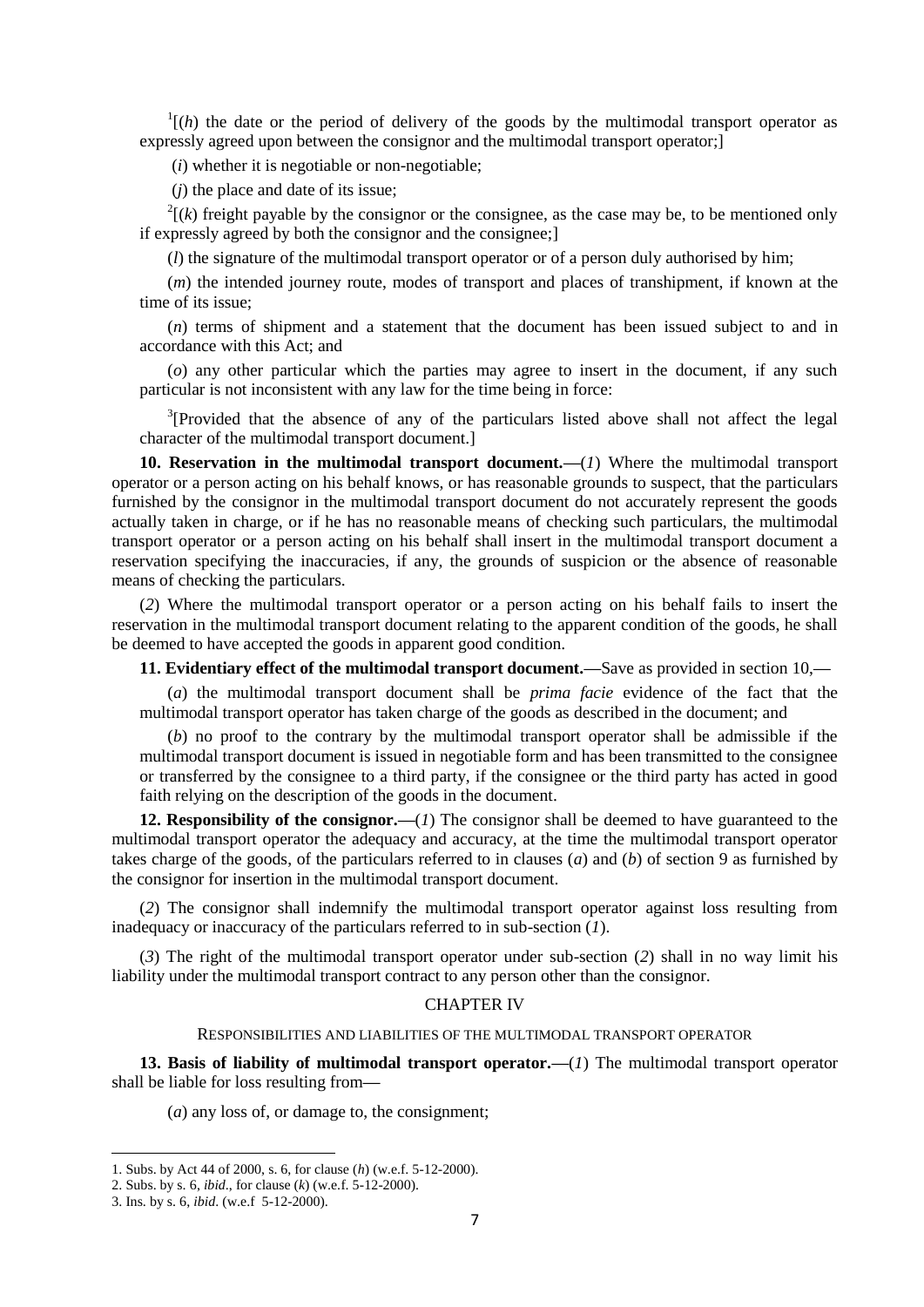(*b*) delay in delivery of the consignment and any consequential loss or damage arising from such delay,

where such loss, damage or delay in delivery took place while the consignment was in his charge:

Provided that the multimodal transport operator shall not be liable if he proves that no fault or neglect on his part or that of his servants or agents had caused or contributed to such loss, damage or delay in delivery:

<sup>1</sup>[Provided further that the multimodal transport operator shall not be liable for loss or damage arising out of delay in delivery including any consequential loss or damage arising from such delay unless the consignor had made a declaration of interest in timely delivery which has been accepted by the multimodal transport operator.]

*Explanation.***—**For the purposes of this sub-section, "delay in delivery" shall be deemed to occur when the consignment has not been delivered within the time expressly agreed upon or, in the absence of such agreement, within a reasonable time required by a diligent multimodal transport operator, having regard to the circumstances of the case, to effect the delivery of the consignment.

(*2*) If the consignment has not been delivered within ninety consecutive days following the date of delivery expressly agreed upon or the reasonable time referred to in the *Explanation* to sub-section (*1*), the claimant may treat the consignment as lost.

**14. Limits of liability when the nature and value of the consignment have not been declared and stage of transport where loss or damage occurred is not known.—**(*1*) Where a multimodal transport operator becomes liable for any loss of, or damage to, any consignment, the nature and value whereof have not been declared by the consignor before such consignment has been taken in charge by the multimodal transport operator and the stage of transport at which such loss or damage occurred is not known, then the liability of the multimodal transport operator to pay compensation shall not exceed two Special Drawing Rights per kilogram of the gross weight of the consignment lost or damaged or 666.67 Special Drawing Rights per package or unit lost or damaged, whichever is higher.

 $2$ <sup>2</sup>[*Explanation*.—For the purpose of this sub-section, where a container, pallet or similar article is stuffed with more than one package or units, the packages or units enumerated in the multimodal transport document, as packed in such container, pallet or similar article of transport shall be deemed as packages or units.]

(*2*) Notwithstanding anything contained in sub-section (*1*), if the multimodal transportation does not, according to the multimodal transport contract, include carriage of goods by sea or by inland waterways, the liability of the multimodal transport operator shall be limited to an amount not exceeding 8.33 Special Drawing Rights per kilogram of the gross weight of the goods lost or damaged.

**15. Limits of liability when the nature and value of the consignment have not been declared and stage of transport where loss or damage occurred is known.—**Where a multimodal transport operator becomes liable for any loss of, or damage to, any consignment, the nature and value whereof have not been declared by the consignor before such consignment has been taken in charge by the multimodal transport operator and the stage of transport at which such loss or damage occurred is known, then the limit of the liability of the multimodal transport operator for such loss or damage shall be determined in accordance with the provisions of the relevant law applicable in relation to the mode of transport during the course of which the loss or damage occurred and any stipulation in the multimodal transport contract to the contrary shall be void and unenforceable:

 $3$ [Provided that the multimodal transport operator shall not be liable for any loss, damage or delay in delivery due to a cause for which the carrier is exempted from liability in accordance with the applicable law.]

<sup>1.</sup> Subs. by Act 44 of 2000, s. 7, for the second proviso (w.e.f. 5-12-2000).

<sup>2.</sup> Subs. by s. 8, *ibid*., for the *Explanation* (w.e.f. 5-12-2000).

<sup>3.</sup> Ins. by s. 9, *ibid*. (w.e.f. 5-12-2000).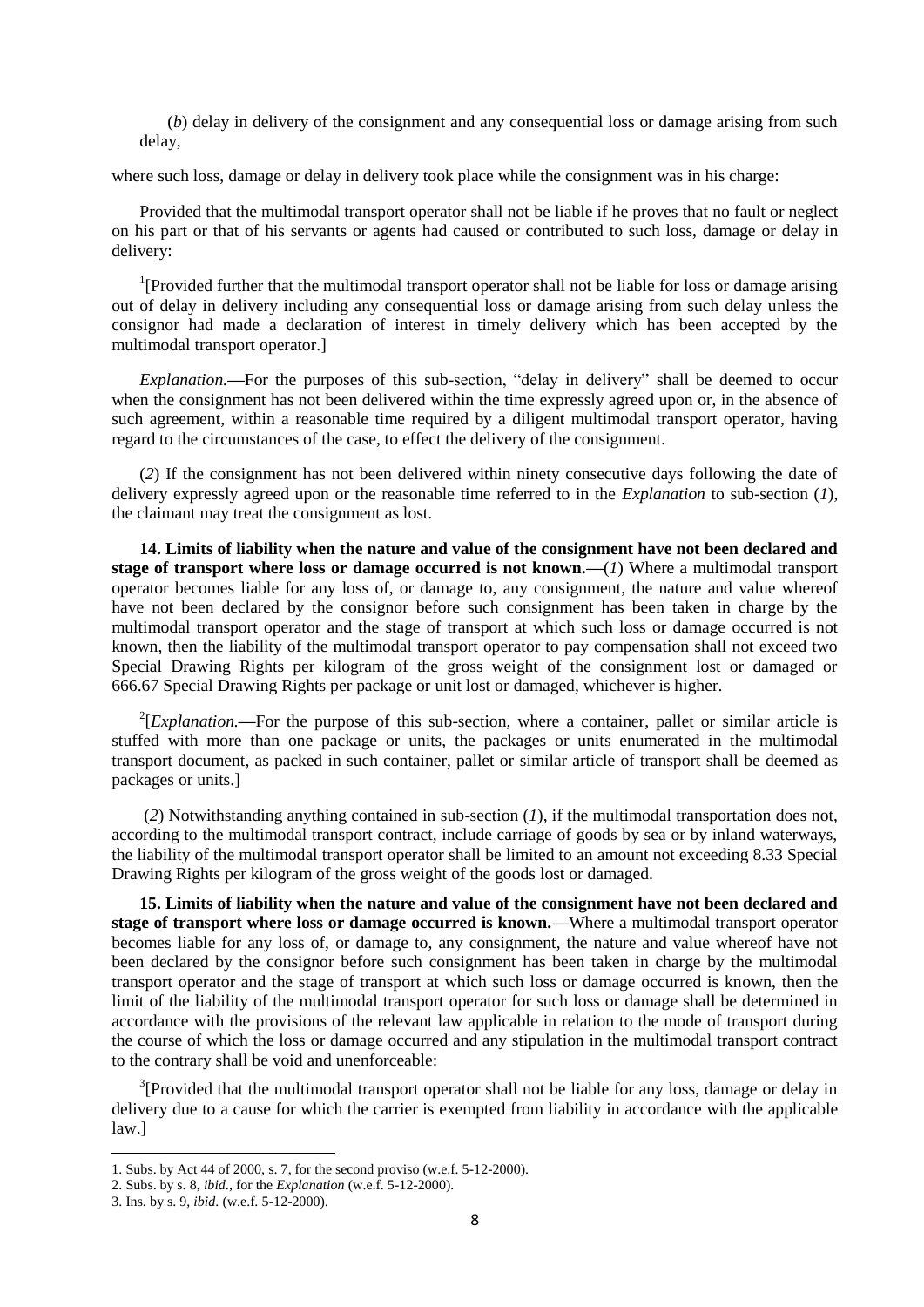**16. Liability of the multimodal transport operator in case of delay in delivery of goods under certain circumstances**.**—**Where delay in delivery of the consignment occurs under any of the circumstances mentioned in the *Explanation* to sub-section (*1*) of section 13, or any consequential loss or damage arises from such delay, then the liability of the multimodal transport operator shall be limited to the freight payable for the consignment so delayed.

**17. Assessment of compensation.—**(*1*) Assessment of compensation for loss of, or damage to, the consignment shall be made with reference to the value of such consignment at the place where, and the time at which, such consignment is delivered to the consignee or at the place and time when, in accordance with the multimodal transport contract, it should have been delivered.

(*2*) The value of the consignment shall be determined according to the current commodity exchange price, or, if there is no such price, according to the current market price, or, if the current market price is not ascertainable, with reference to the normal value of a consignment of the same kind and quantity.

**18. Loss of right of multimodal transport operator to limit liability**.**—**The multimodal transport operator shall not be entitled to the benefit of limitation of liability under any of the provisions of this Chapter if it is proved that the loss, damage or delay in delivery of consignment resulted from an act or omission of the multimodal transport operator with intent to cause such loss, damage or delay or recklessly and with knowledge that such loss, damage or delay would probably result.

**19. Limit of liability of multimodal transport operator for total loss of goods.—**The multimodal transport operator shall not, in any case, be liable for an amount greater than the liability for total loss of goods for which a person will be entitled to make a claim against him under the provisions of this Act.

**20. Notice of loss of or damage to goods.—**(*1*) The delivery of the consignment to the consignee by the multimodal transport operator shall be treated as *prima facie* evidence of delivery of the goods as described in the multimodal transport document unless notice of the general nature of loss of, or damage to, the goods is given, in writing, by the consignee to the multimodal transport operator at the time of handing over of the goods to the consignee.

(*2*) Where the loss or damage is not apparent, the provisions of sub-section (*1*) shall apply unless notice in writing is given by the consignee of the loss of, or damage to, the goods within six consecutive days after the day when the goods were handed over to the consignee.

1 [**20A. Period of responsibility**.**—**The responsibility of the multimodal transport operator for the goods under this Act shall cover the period from the time he has taken the goods in his charge to the time of their delivery.]

## CHAPTER V

## **MISCELLANEOUS**

**21. Special provision for dangerous goods**.*—*(*1*) Where the consignor hands over the prescribed dangerous goods to a multimodal transport operator or any person acting on behalf of such operator, the consignor shall inform him of the nature of the dangerous goods and, if necessary, the precautions to be taken while transporting such goods.

(*2*) Where the consignor fails to inform the multimodal transport operator or the other person acting on behalf of such operator of the nature of the dangerous goods and such operator or person does not otherwise have knowledge of the dangerous goods*—*

(*a*) the consignor shall be liable to the multimodal transport operator or the other person acting on behalf of such operator for all loss resulting from the multimodal transportation of such goods; and

<sup>1.</sup> Ins. by Act 44 of 2000, s. 10 (w.e.f. 5-12-2000).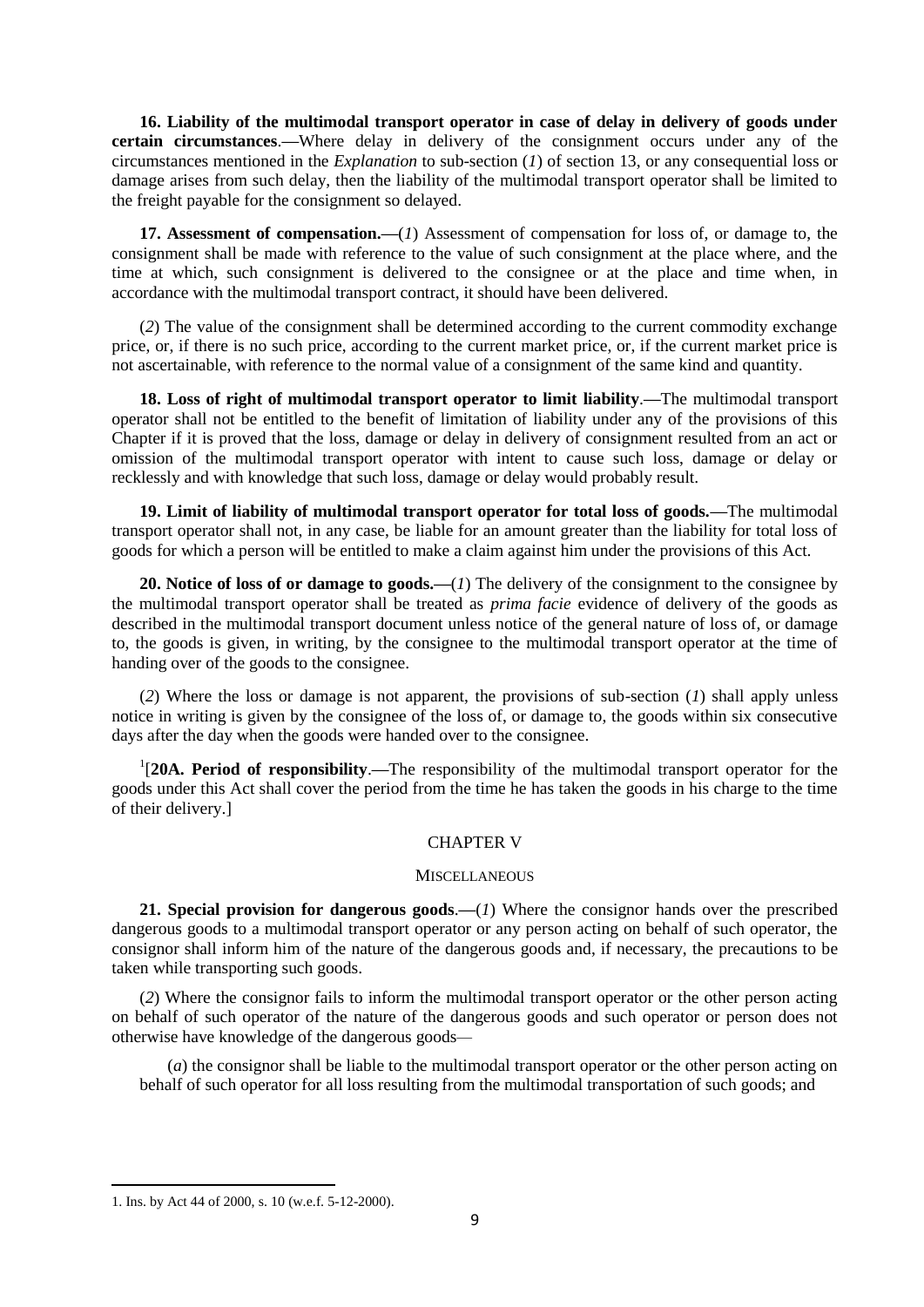(*b*) the goods may at any time be unloaded, destroyed or rendered innocuous, as the circumstances may require, without payment of compensation.

**22. Right of multimodal transport operator to have lien on goods and documents.***—*(*1*) The multimodal transport operator who has not been paid the amount of consideration stipulated in the multimodal transport contract shall have a lien on the consignment and on the documents in his possession.

(*2*) Notwithstanding anything contained in sections 13, 16 and 18, the period during which the goods are in possession of the multimodal transport operator in exercise of his right of lien referred to in sub-section (*1*) shall not be included for the purposes of calculating the time of delay under any of those sections.

**23. General average**.—Notwithstanding anything contained in any other provision of this Act, it shall be lawful for the parties to the multimodal transport contract to include in the multimodal transport document any provision relating to general average.

*Explanation.—*For the purposes of this section, "general average" means loss, damage or expense reasonably incurred in order to avert danger to property in common peril and in the common interest involved in the multimodal transportation.

**24. Limitation on action.***—*The multimodal transport operator shall not be liable under any of the provisions of this Act unless action against him is brought within nine months of*—*

(*a*) the date of delivery of the goods, or

(*b*) the date when the goods should have been delivered, or

(*c*) the date on and from which the party entitled to receive delivery of the goods has the right to treat the goods as lost under sub-section (*2*) of section 13.

**25. Jurisdiction for instituting action.***—*Any party to the multimodal transport contract may institute an action in a court which is competent and within the jurisdiction of which is situated one of the following places, namely:—

(*a*) the principal place of business, or, in the absence thereof, the habitual residence, of the defendant; or

(*b*) the place where the multimodal transport contract was made, provided that the defendant has a place of business, branch or agency at such place; or

(*c*) the place of taking charge of the goods for multimodal transportation or the place of delivery thereof; or

(*d*) any other place specified in the multimodal transport contract and evidenced in the multimodal transport document.

**26. Arbitration.***—*(*1*) The parties to a multimodal transport contract may provide therein that any dispute which may arise in relation to multimodal transportation under the provisions of this Act shall be referred to arbitration.

(*2*) The arbitration proceeding may be instituted at such place or in accordance with such procedure as may be specified in the multimodal transport document.

**27. Delegation of power**.*—*The Central Government may, by notification in the Official Gazette, direct that any power exercisable by it under this Act, except the power under section 30, shall, in such circumstances and subject to such conditions, if any, as may be specified therein, be exercisable also by such officer or authority as may be specified in the notification.

**28. Multimodal transport contract to be made in accordance with this Act.***—*No person registered as a multimodal transport operator shall enter into any contract for multimodal transportation except in accordance with the provisions of this Act and any contract, to the extent it is inconsistent with the said provisions, shall be void and unenforceable.